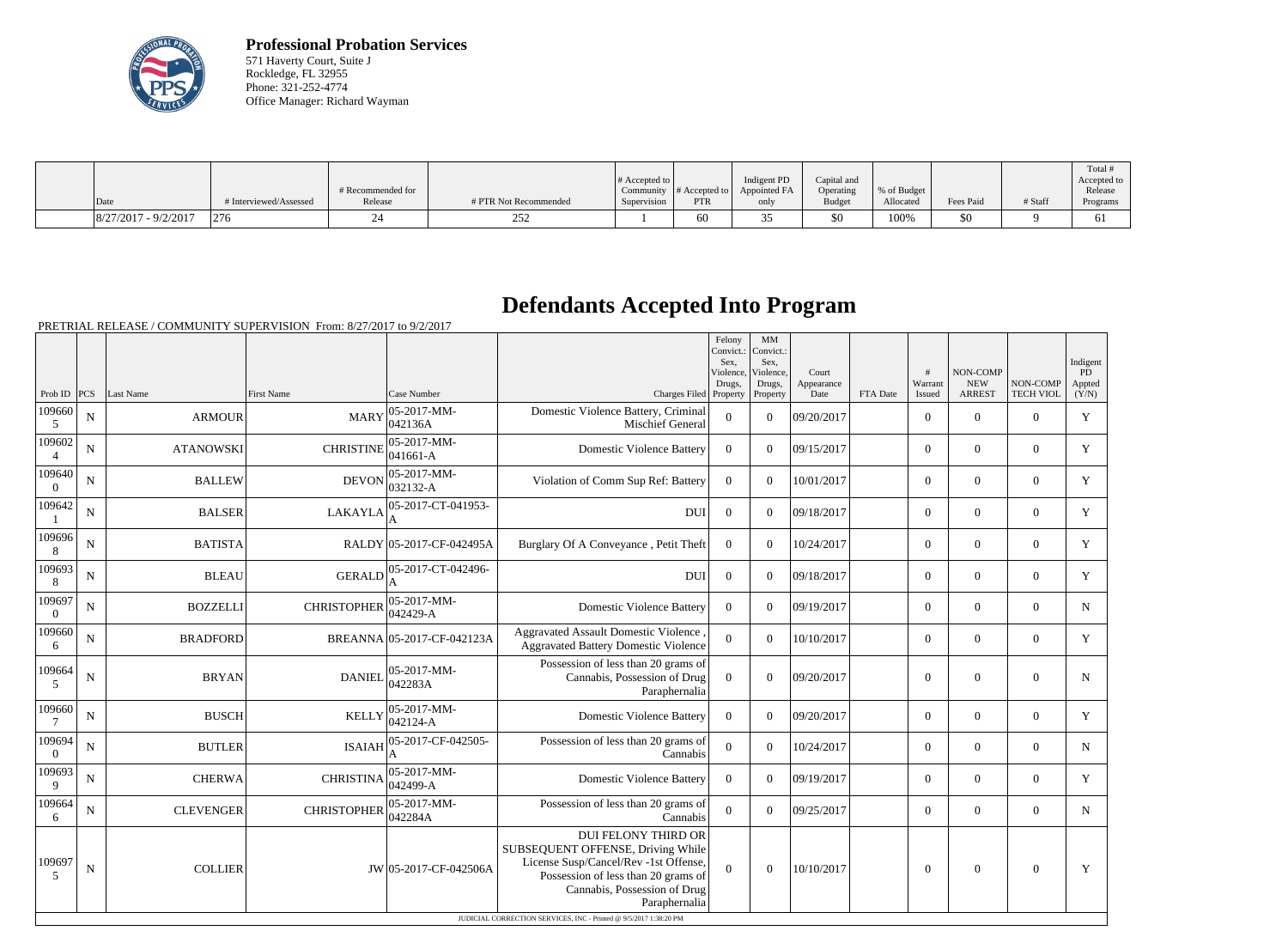## **Defendants Accepted Into Program**

|                  |             |                  |                 |                                          |                                                                                                                                            | Felony<br>Convict.:<br>Sex.<br>Violence, | MM<br>Convict.:<br>Sex,<br>Violence, | Court              |          |                   | NON-COMP                    |                              | Indigent<br>PD  |
|------------------|-------------|------------------|-----------------|------------------------------------------|--------------------------------------------------------------------------------------------------------------------------------------------|------------------------------------------|--------------------------------------|--------------------|----------|-------------------|-----------------------------|------------------------------|-----------------|
| Prob ID          | PCS         | Last Name        | First Name      | Case Number                              | Charges Filed Property                                                                                                                     | Drugs,                                   | Drugs,<br>Property                   | Appearance<br>Date | FTA Date | Warrant<br>Issued | <b>NEW</b><br><b>ARREST</b> | NON-COMP<br><b>TECH VIOL</b> | Appted<br>(Y/N) |
| 109659<br>3      | ${\bf N}$   | <b>DAW</b>       | <b>MARK</b>     | 05-2017-CF-042125-                       | <b>Aggravated Assault Domestic Violence</b>                                                                                                | $\overline{0}$                           | $\theta$                             | 10/24/2017         |          | $\boldsymbol{0}$  | $\theta$                    | $\overline{0}$               | $\mathbf Y$     |
| 109698<br>3      | ${\bf N}$   | <b>DENER</b>     |                 | CLAUDIA $05-2017-MM-042501-A$            | <b>Domestic Violence Battery</b>                                                                                                           | $\overline{0}$                           | $\theta$                             | 09/19/2017         |          | $\boldsymbol{0}$  | $\overline{0}$              | $\overline{0}$               | Y               |
| 109694<br>2      | $\mathbf N$ | <b>DIAZ</b>      |                 | AMANDA 05-2017-CF-042508A                | DUI with BAL .15 or above (1st<br>Conviction), 2 counts of Battery on Law<br>Officer or Firefighter, Resisting Officer<br>without Violence | $\Omega$                                 | $\Omega$                             | 10/24/2017         |          | $\overline{0}$    | $\theta$                    | $\overline{0}$               | $\mathbf N$     |
| 109694           | $\mathbf N$ | <b>DIAZ</b>      | AMANDA          | 05-2017-CT-042559-                       | Leaving the Scene of an Accident with<br>Prop Damage                                                                                       | $\mathbf{0}$                             | $\theta$                             | 09/18/2017         |          | $\overline{0}$    | $\overline{0}$              | $\overline{0}$               | $\mathbf N$     |
| 109606<br>5      | ${\bf N}$   | <b>DRAKE</b>     | <b>KENNETH</b>  | $ 05-2017-MM-$<br>$ 041758-A$            | Resisting Officer without Violence                                                                                                         | $\overline{0}$                           | $\theta$                             | 09/19/2017         |          | $\boldsymbol{0}$  | $\overline{0}$              | $\overline{0}$               | ${\bf N}$       |
| 109618<br>3      | $\mathbf N$ | <b>EDWARDS</b>   | <b>SETH</b>     | $ 05-2017-MM-$<br>$ 041719-A$            | Possession of less than 20 grams of<br>Cannabis                                                                                            | $\mathbf{0}$                             | $\Omega$                             | 10/09/2017         |          | $\overline{0}$    | $\overline{0}$              | $\overline{0}$               | Y               |
| 109642<br>9      | ${\bf N}$   | <b>ELLIOT</b>    | <b>MICHAEL</b>  | 05-2017-CF-041976-<br>A                  | Possession of Drug Paraphernalia                                                                                                           | $\overline{0}$                           | $\theta$                             | 10/19/2017         |          | $\boldsymbol{0}$  | $\overline{0}$              | $\overline{0}$               | N               |
| 109602           | N           | <b>ELLIOTT</b>   |                 | BREEANNA 05-2017-CF-041648A              | Fraud Impersonation - False ID given to<br>LEO, OFFENDER VIOLATION OF NO<br><b>CONTACT ORDER</b>                                           | $\overline{0}$                           | $\Omega$                             | 10/19/2017         |          | $\overline{0}$    | $\theta$                    | $\overline{0}$               | Y               |
| 109601           | ${\bf N}$   | <b>EMBREE</b>    | <b>COREY</b>    | 05-2017-CT-041681-                       | DUI                                                                                                                                        | $\overline{0}$                           | $\theta$                             | 09/13/2017         |          | $\boldsymbol{0}$  | $\overline{0}$              | $\overline{0}$               | Y               |
| 109694           | $\mathbf N$ | <b>FLETCHER</b>  | <b>EDWIN</b>    | $ 05-2017-MM-$<br>$042502 - A$           | <b>Domestic Violence Battery</b>                                                                                                           | $\overline{0}$                           | $\theta$                             | 09/19/2017         |          | $\boldsymbol{0}$  | $\overline{0}$              | $\overline{0}$               | $\mathbf N$     |
| 109688<br>3      | ${\bf N}$   | <b>FLORES</b>    | <b>MATTHEW</b>  | $ 05-2017-MM-$<br>038908A                | Violation of Injunc. For Protection Against<br>Dom. Viol., Domestic Violence Assault,<br>Criminal Mischief General                         | $\overline{0}$                           | $\Omega$                             | 09/13/2017         |          | $\boldsymbol{0}$  | $\overline{0}$              | $\mathbf{0}$                 | $\mathbf Y$     |
| 109622<br>5      | ${\bf N}$   | <b>GARCEAU</b>   |                 | CORY $05-2017-MM-$<br>041722-A           | <b>Domestic Violence Battery</b>                                                                                                           | $\overline{0}$                           | $\overline{0}$                       | 09/18/2017         |          | $\overline{0}$    | $\overline{0}$              | $\overline{0}$               | Y               |
| 109698<br>$^{4}$ | $\mathbf N$ | <b>HENDERSON</b> | <b>PAMELA</b>   | 05-2017-CF-042570-<br> A                 | Poss Control Substance w/o RX (2cts)                                                                                                       | $\overline{0}$                           | $\overline{0}$                       | 10/10/2017         |          | $\overline{0}$    | $\overline{0}$              | $\overline{0}$               | Y               |
| 109644<br>8      | $\mathbf N$ | <b>HOWELL</b>    | <b>AARON</b>    | 05-2017-CT-042278-                       | DUI                                                                                                                                        | $\boldsymbol{0}$                         | $\overline{0}$                       | 09/26/2017         |          | $\overline{0}$    | $\overline{0}$              | $\mathbf{0}$                 | $\mathbf N$     |
| 109637<br>6      | ${\bf N}$   | <b>IRAURGUI</b>  | <b>PATRICIA</b> | $ 05-2017-MM-$<br>$\frac{1}{1041922}$ -A | <b>Domestic Violence Battery</b>                                                                                                           | $\overline{0}$                           | $\theta$                             | 09/19/2017         |          | $\overline{0}$    | $\overline{0}$              | $\overline{0}$               | $\mathbf N$     |
| 109701           | $\mathbf N$ | <b>JUDGE</b>     | <b>JOSEPH</b>   | $ 05-2017-MM-$<br>034480-A               | VIOL LEVEL 2 FWC RULE OR<br><b>REGULATION 1ST OFF</b>                                                                                      | $\overline{0}$                           | $\overline{0}$                       | 09/27/2017         |          | $\overline{0}$    | $\overline{0}$              | $\overline{0}$               | $\mathbf N$     |
| 109701<br>2      | ${\bf N}$   | <b>KARSK</b>     | <b>SAVANNA</b>  | 05-2017-CF-042642-<br>A                  | CRIMINAL MISCHIEF \$1000 OR MORE                                                                                                           | $\overline{0}$                           | $\theta$                             | 10/24/2017         |          | $\boldsymbol{0}$  | $\overline{0}$              | $\overline{0}$               | Y               |
| 109676<br>-7     | ${\bf N}$   | <b>KELLY</b>     |                 | WANDA 05-2017-CT-042286A                 | DUI, DUI with Damage to Person or<br>Property                                                                                              | $\mathbf{0}$                             | $\theta$                             | 09/18/2017         |          | $\overline{0}$    | $\overline{0}$              | $\overline{0}$               | Y               |
| 109664           | ${\bf N}$   | <b>LEWIS</b>     |                 | ELIZABETH 05-2017-CT-042287A             | DUI, Refusal to Sign or Accept Citation                                                                                                    | $\overline{0}$                           | $\overline{0}$                       | 09/26/2017         |          | $\overline{0}$    | $\overline{0}$              | $\overline{0}$               | ${\bf N}$       |
| 109620<br>9      | ${\bf N}$   | <b>LUFT</b>      |                 | JAMES $ 05-2017-MM-$<br>$041728-A$       | <b>Domestic Violence Battery</b>                                                                                                           | $\overline{0}$                           | $\overline{0}$                       | 09/18/2017         |          | $\overline{0}$    | $\overline{0}$              | $\overline{0}$               | $\mathbf N$     |
| 109606<br>3      | ${\bf N}$   | LUKE             | <b>TREON</b>    | $ 05-2017-MM-$<br>$ 041750 - A$          | Possession of less than 20 grams of<br>Cannabis                                                                                            | $\mathbf{0}$                             | $\boldsymbol{0}$                     | 10/09/2017         |          | $\boldsymbol{0}$  | $\overline{0}$              | $\overline{0}$               | N               |
|                  |             |                  |                 |                                          | JUDICIAL CORRECTION SERVICES, INC - Printed @ 9/5/2017 1:38:20 PM                                                                          |                                          |                                      |                    |          |                   |                             |                              |                 |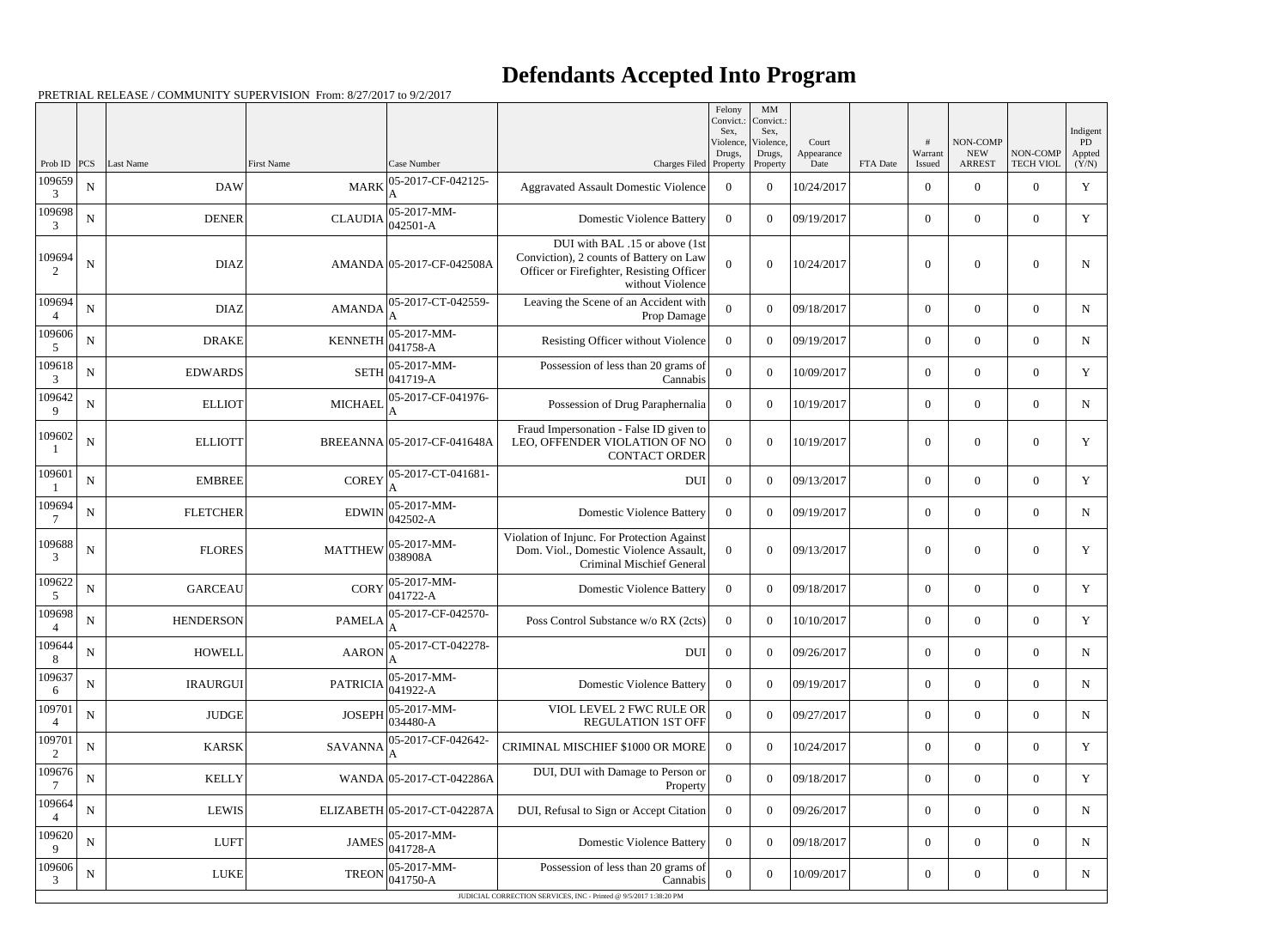## **Defendants Accepted Into Program**

|                          |             |                  |                  |                                   |                                                                                        | Felony<br>Convict.:<br>Sex. | MM<br>Convict.:<br>Sex, |                     |          |                  |                        |                  | Indigent     |
|--------------------------|-------------|------------------|------------------|-----------------------------------|----------------------------------------------------------------------------------------|-----------------------------|-------------------------|---------------------|----------|------------------|------------------------|------------------|--------------|
|                          |             |                  |                  |                                   |                                                                                        | Violence,<br>Drugs,         | Violence,<br>Drugs,     | Court<br>Appearance |          | #<br>Warrant     | NON-COMP<br><b>NEW</b> | NON-COMP         | PD<br>Appted |
| Prob ID<br>109642        | <b>PCS</b>  | Last Name        | First Name       | Case Number<br>05-2017-CF-041942- | Charges Filed Property                                                                 |                             | Property                | Date                | FTA Date | Issued           | <b>ARREST</b>          | <b>TECH VIOL</b> | (Y/N)        |
| 5                        | ${\bf N}$   | <b>MCCARRICK</b> | <b>ROBERT</b>    | A                                 | Disorderly Intoxication                                                                | $\overline{0}$              | $\overline{0}$          | 10/19/2017          |          | $\boldsymbol{0}$ | $\overline{0}$         | $\overline{0}$   | $\mathbf Y$  |
| 109677                   | $\mathbf N$ | <b>NICELY</b>    |                  | TAYLOR 05-2017-CF-042321A         | POSSESSION OF COCAINE, Possession<br>of Drug Paraphernalia                             | $\overline{0}$              | $\overline{0}$          | 10/24/2017          |          | $\overline{0}$   | $\overline{0}$         | $\overline{0}$   | ${\bf N}$    |
| 109617<br>$\overline{4}$ | ${\bf N}$   | <b>NORCROSS</b>  | <b>MELISSA</b>   | 05-2017-MM-<br>041755A            | Disorderly Intoxication, Resisting Officer<br>without Violence                         | $\boldsymbol{0}$            | $\boldsymbol{0}$        | 09/19/2017          |          | $\overline{0}$   | $\theta$               | $\overline{0}$   | Y            |
| 109621                   | ${\bf N}$   | <b>PRESTON</b>   | <b>SHANNA</b>    | 05-2017-MM-<br>$041735 - A$       | Possession of Drug Paraphernalia                                                       | $\overline{0}$              | $\overline{0}$          | 09/18/2017          |          | $\overline{0}$   | $\overline{0}$         | $\overline{0}$   | Y            |
| 109701<br>3              | ${\bf N}$   | <b>RHOADS</b>    | <b>CAMERON</b>   | 05-2017-MM-<br>042653-A           | <b>Battery Dating Violence</b>                                                         | $\overline{0}$              | $\overline{0}$          | 09/25/2017          |          | $\overline{0}$   | $\theta$               | $\overline{0}$   | N            |
| 109662                   | $\mathbf N$ | <b>RHODES</b>    |                  | $IAN$ 05-2017-CF-042145A          | Possession of less than 20 grams of<br>Cannabis, Poss Of Cocaine Less Than 28<br>Grams | $\overline{0}$              | $\boldsymbol{0}$        | 10/19/2017          |          | $\theta$         | $\overline{0}$         | $\boldsymbol{0}$ | N            |
| 109602<br>9              | ${\bf N}$   | <b>RINALDO</b>   | <b>MARK</b>      | 05-2017-MM-<br>041668A            | Retail Theft, Crimes Against Person<br><b>Resist Property Recovery</b>                 | $\theta$                    | $\boldsymbol{0}$        | 10/05/2017          |          | $\overline{0}$   | $\overline{0}$         | $\overline{0}$   | Y            |
| 109603                   | ${\bf N}$   | <b>ROBERTS</b>   | <b>TOMMY</b>     | 05-2016-MM-<br>$042865 - A$       | FTA REF: VOP:BATTERY DV                                                                | $\Omega$                    | $\overline{0}$          | 10/16/2017          |          | $\overline{0}$   | $\boldsymbol{0}$       | $\overline{0}$   | Y            |
| 109658                   | ${\bf N}$   | <b>ROBERTSON</b> | <b>ARYANNE</b>   | 05-2017-MM-<br>042128-A           | <b>Domestic Violence Battery</b>                                                       | $\overline{0}$              | $\overline{0}$          | 10/03/2017          |          | $\overline{0}$   | $\overline{0}$         | $\overline{0}$   | $\mathbf N$  |
| 109623<br>9              | $\mathbf N$ | <b>SCOTT</b>     | <b>PATRICK</b>   | 05-2017-CT-042092-                | <b>DUI</b>                                                                             | $\overline{0}$              | $\overline{0}$          | 09/20/2017          |          | $\overline{0}$   | $\overline{0}$         | $\overline{0}$   | N            |
| 109618<br>9              | ${\bf N}$   | <b>SCOTT</b>     | <b>THOMAS</b>    | 05-2017-MM-<br>039198-A           | Stalking to Include Follow Harass or<br>Cyberstalk                                     | $\boldsymbol{0}$            | $\boldsymbol{0}$        | 09/05/2017          |          | $\overline{0}$   | $\overline{0}$         | $\overline{0}$   | Y            |
| 109696<br>$\Omega$       | ${\bf N}$   | <b>SELMONT</b>   | <b>JUNIOR</b>    | 05-2017-MM-<br>042517-A           | Possession of less than 20 grams of<br>Cannabis                                        | $\overline{0}$              | $\overline{0}$          | 09/19/2017          |          | $\overline{0}$   | $\boldsymbol{0}$       | $\overline{0}$   | Y            |
| 109601<br>3              | ${\bf N}$   | <b>SHEEN</b>     | <b>DANIELLE</b>  | 05-2017-MM-<br>034212-A           | VIOL PRETRIAL RELEASE                                                                  | $\overline{0}$              | $\overline{0}$          | 09/14/2017          |          | $\boldsymbol{0}$ | $\overline{0}$         | $\overline{0}$   | $\mathbf Y$  |
| 109661                   | $\mathbf N$ | <b>STEWART</b>   | <b>THOMAS</b>    | 05-2017-MM-<br>042116-A           | Resisting Officer without Violence                                                     | $\overline{0}$              | $\overline{0}$          | 09/20/2017          |          | $\overline{0}$   | $\overline{0}$         | $\overline{0}$   | N            |
| 109686                   | $\mathbf N$ | <b>THOMAS</b>    | <b>DWAYNE</b>    | 05-2017-MM-<br>042707A            | Possession of less than 20 grams of<br>Cannabis, Possession of Drug<br>Paraphernalia   | $\overline{0}$              | $\boldsymbol{0}$        | 10/02/2017          |          | $\boldsymbol{0}$ | $\boldsymbol{0}$       | $\overline{0}$   | $\mathbf N$  |
| 109645                   | $\mathbf N$ | <b>THOMAS</b>    | <b>VENESHIA</b>  | 05-2017-MM-<br>$042133 - A$       | Resisting Officer without Violence                                                     | $\overline{0}$              | $\boldsymbol{0}$        | 09/20/2017          |          | $\overline{0}$   | $\boldsymbol{0}$       | $\boldsymbol{0}$ | $\mathbf N$  |
| 109621<br>9              | ${\bf N}$   | <b>TOWELL</b>    | <b>KAREN</b>     | 05-2017-MM-<br>041737-A           | <b>Domestic Violence Battery</b>                                                       | $\overline{0}$              | $\boldsymbol{0}$        | 09/18/2017          |          | $\boldsymbol{0}$ | $\boldsymbol{0}$       | $\boldsymbol{0}$ | $\mathbf N$  |
| 109601<br>6              | $\mathbf N$ | <b>TRIPLET</b>   | <b>LORAY</b>     | 05-2017-MM-<br>$041684 - A$       | <b>Trespass Structure or Conveyance</b>                                                | $\overline{0}$              | $\overline{0}$          | 09/15/2017          |          | $\overline{0}$   | $\overline{0}$         | $\boldsymbol{0}$ | Y            |
| 109658<br>$\overline{4}$ | ${\bf N}$   | <b>TURNER</b>    | <b>REBECCA</b>   | 05-2017-MM-<br>042118A            | No Valid Driver's License, Giving False<br>Name to Law Enforcement Officer             | $\mathbf{0}$                | $\boldsymbol{0}$        | 10/05/2017          |          | $\overline{0}$   | $\overline{0}$         | $\overline{0}$   | Y            |
| 109598                   | $\mathbf N$ | <b>VICKERS</b>   | <b>DAVID</b>     | 05-2017-CT-041687-                | <b>DUI</b>                                                                             | $\overline{0}$              | $\boldsymbol{0}$        | 09/18/2017          |          | $\overline{0}$   | $\boldsymbol{0}$       | $\boldsymbol{0}$ | $\mathbf N$  |
| 109696<br>3              | ${\bf N}$   | <b>WALKER</b>    | <b>SILVESTER</b> | 05-2017-MM-<br>042493-A           | <b>Domestic Violence Battery</b>                                                       | $\overline{0}$              | $\boldsymbol{0}$        | 09/19/2017          |          | $\boldsymbol{0}$ | $\overline{0}$         | $\boldsymbol{0}$ | Y            |
| 109602<br>5              | $\mathbf N$ | <b>WEAVER</b>    | <b>RACHID</b>    | 05-2017-CT-041693-                | <b>DUI</b>                                                                             | $\overline{0}$              | $\boldsymbol{0}$        | 09/13/2017          |          | $\boldsymbol{0}$ | $\overline{0}$         | $\boldsymbol{0}$ | Y            |
|                          |             |                  |                  |                                   | JUDICIAL CORRECTION SERVICES, INC - Printed @ 9/5/2017 1:38:20 PM                      |                             |                         |                     |          |                  |                        |                  |              |